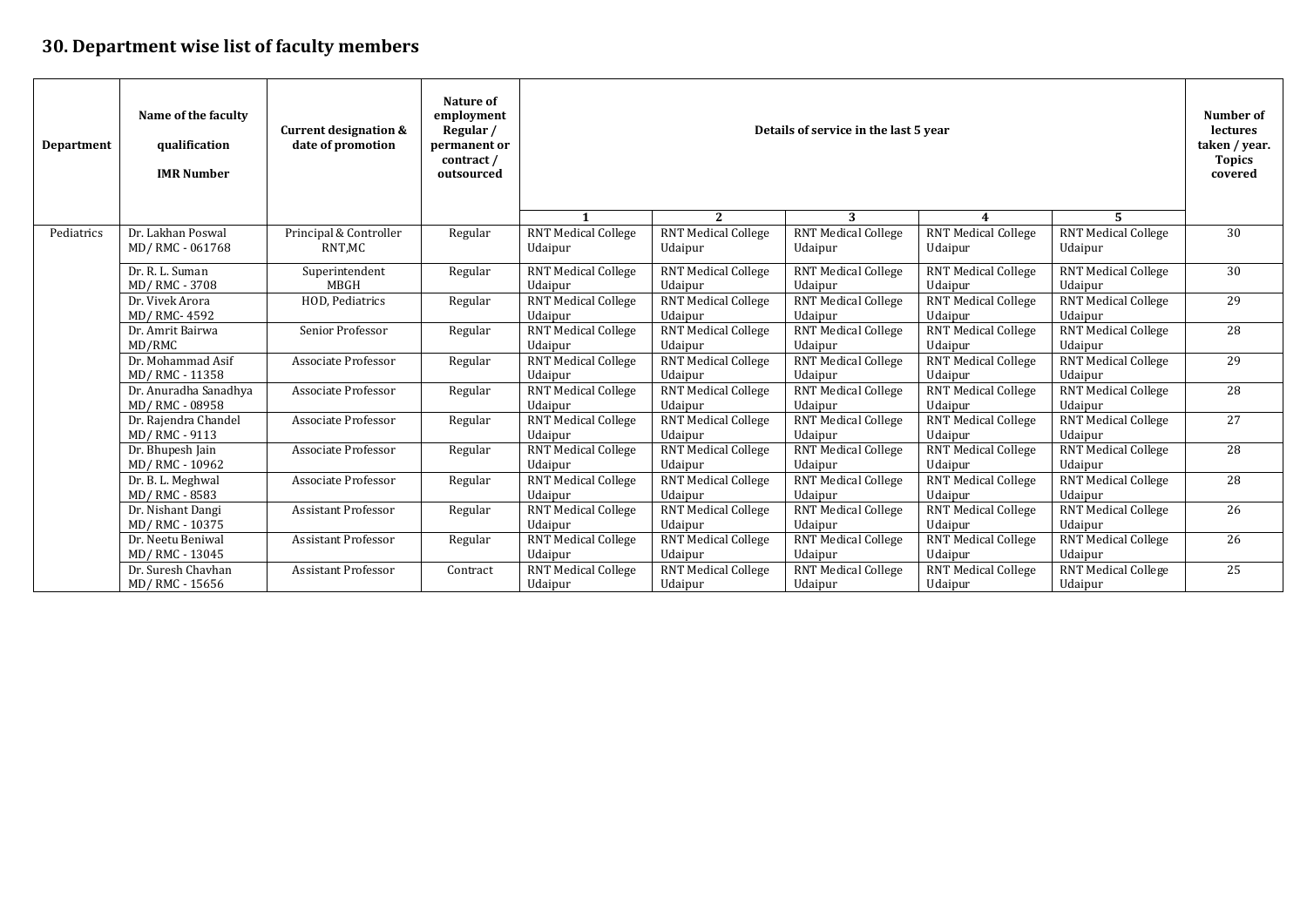## **Annexure – 1**

| S              | <b>Faculty Name</b>                            | Publication in Vancouver referencing style.                                                                                                                                                                                                                                                                                                                                                                                                                                                                                                                                                                                                                                                                                                                                                                                                                                                                                                                                                                                                                                                                                                                                                                                                                                                                                                                                                                                                                                                                                                                                                                                                                                                                                                                                                                                                                                                                                                                                                      | <b>Pubmed indexed Yes/No</b> | <b>Scopes</b> |
|----------------|------------------------------------------------|--------------------------------------------------------------------------------------------------------------------------------------------------------------------------------------------------------------------------------------------------------------------------------------------------------------------------------------------------------------------------------------------------------------------------------------------------------------------------------------------------------------------------------------------------------------------------------------------------------------------------------------------------------------------------------------------------------------------------------------------------------------------------------------------------------------------------------------------------------------------------------------------------------------------------------------------------------------------------------------------------------------------------------------------------------------------------------------------------------------------------------------------------------------------------------------------------------------------------------------------------------------------------------------------------------------------------------------------------------------------------------------------------------------------------------------------------------------------------------------------------------------------------------------------------------------------------------------------------------------------------------------------------------------------------------------------------------------------------------------------------------------------------------------------------------------------------------------------------------------------------------------------------------------------------------------------------------------------------------------------------|------------------------------|---------------|
| No.            |                                                |                                                                                                                                                                                                                                                                                                                                                                                                                                                                                                                                                                                                                                                                                                                                                                                                                                                                                                                                                                                                                                                                                                                                                                                                                                                                                                                                                                                                                                                                                                                                                                                                                                                                                                                                                                                                                                                                                                                                                                                                  |                              |               |
| $\mathbf{1}$   | Dr. Lakhan Poswal<br>Principal & Controller    | 1. Yaikhomba T, Poswal L, Goyal S. Assessment of iron, Folate and Vitamin B12<br>status in sever acute malnutrition. Indian J Pediatr 2015: 82(6):511-514<br>2. Rajpoot K, Poswal L. Goyal S. Assessment of Iron, Folate and Vitamin B12 status in<br>children with infantile tremor syndrome. Int J Contempt Pediatric 2015; 3<br>$(2):587 - 592$<br>3. Chandel R.Goyal S, Poswal L, Asif M. Diagnostic value of CSF C-reactive protein in<br>Meningitis A prospective study. International journal of biomedical research<br>2016; 7 (6): 387-390.<br>4. Poswal L, Sabal S, Gediya S, Goyal S. Clinico-Etiological Profile of recurrent<br>abdominal pain in children aged 5-15 years. JMSCR 2017;5(5): 2157821582.<br>5. Sabal S, Poswal L. Gediya S, Goyal S. Mesenteric lymphadenopathy in children with<br>recurrent abdominal pain. Int J Contempt Pediatric, 2017;4 (4): 15251528<br>6. Goyal S, Malvia S, Chandel R, Poswal L, Sharma L. Hypernatremic Dehydration in<br>term neonates in neonatal period. International journal of scientific<br>research.2017:6(7):55-57.<br>7. Kumar A, Poswal L, Rajpoot KS, Kumar N. Feeding pattern and demographic<br>profile of children with infantile tremor syndrome. UMSE.2018; 5 (2)<br>8. Sharma V, Poswal L. Measuring stressors at inside and outside house for<br>Medically unexplained symptoms and their association with bullying during late<br>Childhood and adolescence. GIRLS.2018; 6(1):36-45<br>9. Rajpoot K S, Poswal L, Chaudhary C. Anemia as a risk factor for lower respiratory<br>tract infection in children of 6 months to 5 years of age. JMSCR 2018, 6(7):599-<br>602<br>10. Kumar N, Poswal L, Goyal S, Chaudhary C, Rattan A, Koli H. Micronutrient<br>Deficiency status in children below 2 year of age with delayed milestones UCP<br>2018, 7(4)<br>11. Kumar A, Rajput KS, Kumar N, Poswal L. Feeding pattern and demographic<br>profile of children with infantile tremor syndrome. UMSE 2018; 5 (2): 157-160 | Yes                          |               |
| $\overline{2}$ | Dr. R. L. Suman<br>Sr. Professor & Supdt, MBGH |                                                                                                                                                                                                                                                                                                                                                                                                                                                                                                                                                                                                                                                                                                                                                                                                                                                                                                                                                                                                                                                                                                                                                                                                                                                                                                                                                                                                                                                                                                                                                                                                                                                                                                                                                                                                                                                                                                                                                                                                  |                              |               |
| 3              | Dr. Vivek Arora<br>Sr. professor & HOD         | 1. Antenatal & Natal risk Factors for neonatal seizures. SDMH journal Vol.22, No.2,<br>Sep 1998<br>2. Interrelationship between gingival pigmentation and hemoglobin concentration<br>in children - A cross - sectional study. IOSR Journal of dental & Medical sciences.<br>Vol.15, issue -4. April 2016 Page 1-5.<br>3. Acute renal failure in neonatal sepsis June - 2016, 7 (5): 260-264 Complimentary<br>feeding practices in severe acute Malnutrition children admitted in MTC centre of<br>RNT M. C. Journal of contemporary pediatrics 2017 May 4 (3): 972-974<br>4. Relationship of transcutaneous billirubin with serum villirubin in neonates with<br>jaundice. International journal of contemporary. 2017 May 4 (3): 1037-1040<br>5. Meningitis in late onset sepsis. International journal of contemporary pediatrics                                                                                                                                                                                                                                                                                                                                                                                                                                                                                                                                                                                                                                                                                                                                                                                                                                                                                                                                                                                                                                                                                                                                                             | Yes                          |               |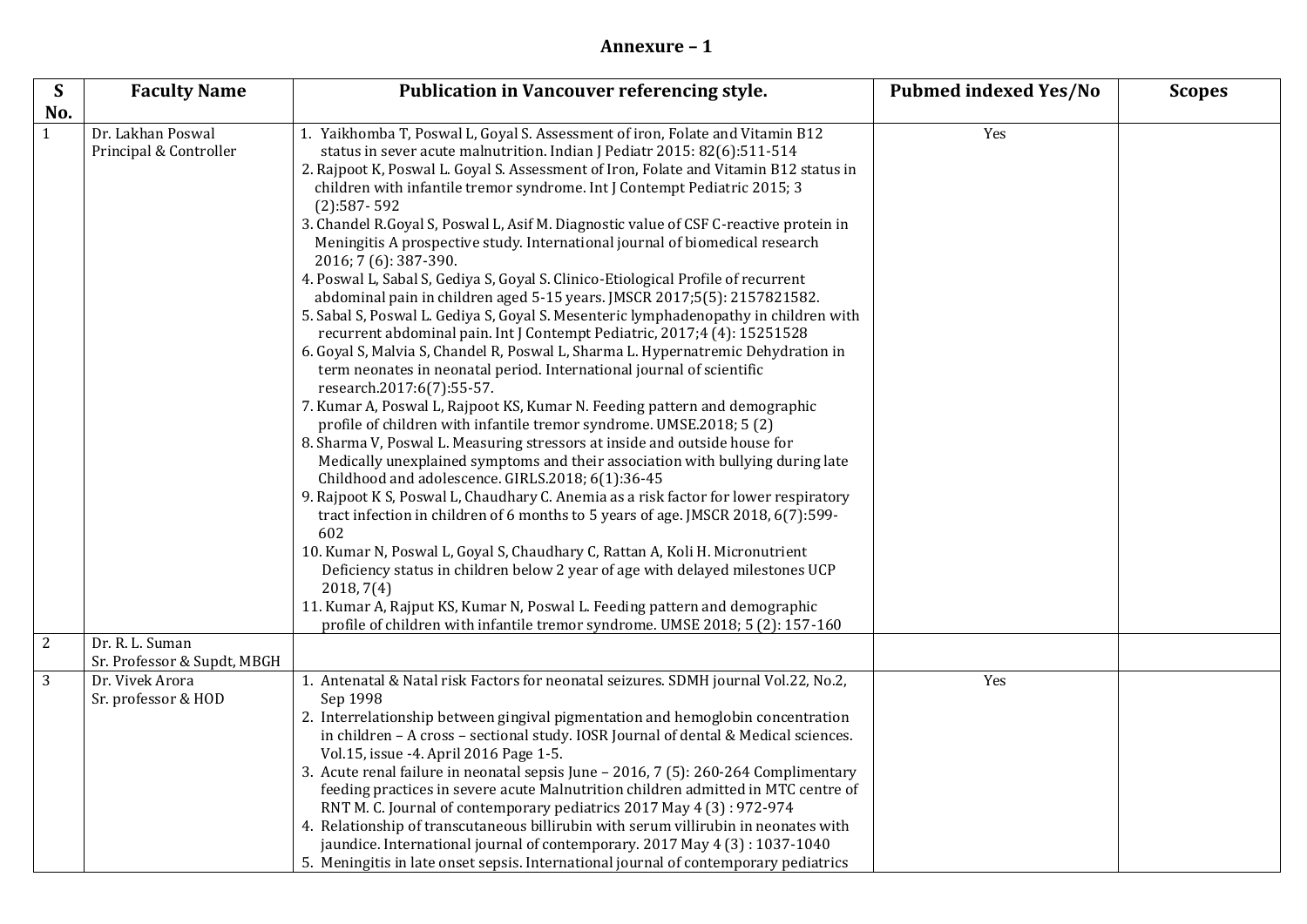| 4 | Dr. Amrit Bairwa                                    | 2017 May 4 (3): 1056-1060<br>6. Nasal CPAP vs Bi-level Nasel CPAP in preterms with RDS: International journal of<br>contemporary pediatrics 2017 May 4 (3): 975-978<br>7. Outcome of premature babies with RDS using bubble CPAP International journal<br>of contemporary pediatrics 2017 May 4 (3): 939-942<br>8. Outcome of moderate preterm and term babies at tertiary care centre.<br>International journal of contemporary pediatrics 2018 Nov. 5 (6)                                                                                                                                                                                                                                                                                                                                                                                                                                                                                                                                                                                                                                                                                                                                                                                                                                                                                                                                                                                                                                                                                                                                                                                                              |     |  |
|---|-----------------------------------------------------|--------------------------------------------------------------------------------------------------------------------------------------------------------------------------------------------------------------------------------------------------------------------------------------------------------------------------------------------------------------------------------------------------------------------------------------------------------------------------------------------------------------------------------------------------------------------------------------------------------------------------------------------------------------------------------------------------------------------------------------------------------------------------------------------------------------------------------------------------------------------------------------------------------------------------------------------------------------------------------------------------------------------------------------------------------------------------------------------------------------------------------------------------------------------------------------------------------------------------------------------------------------------------------------------------------------------------------------------------------------------------------------------------------------------------------------------------------------------------------------------------------------------------------------------------------------------------------------------------------------------------------------------------------------------------|-----|--|
|   | Senior Professor                                    |                                                                                                                                                                                                                                                                                                                                                                                                                                                                                                                                                                                                                                                                                                                                                                                                                                                                                                                                                                                                                                                                                                                                                                                                                                                                                                                                                                                                                                                                                                                                                                                                                                                                          |     |  |
| 5 | Dr. Mohammad Asif<br>Associate Professor            | 1. A Study of WBC indices during first week of life in normal term neonates IJAR<br>Indian Journal Of Applied research (IJAR) ISSN: 2249-555X (Online); 2249-555X<br>(Print)<br>2. Study of Hemoglobin & RBC indices during first week of life in normal term<br>neonates IJCP International Journal Of Contemporary Pediatrics (IJCP) ISSN:2349-<br>3291 (Online); 2349-3283 (Print)<br>3. Developmental outcomes of sensory stimulation & play therapy in children with<br>SAM IJAR Indian Journal Of Applied research (IJAR) ISSN: 2249-555X (Online);<br>2249-555X (Print)<br>4. Status of lipid profile in severe acute malnutrition aged 6 month to <5 year<br>children IJMSCR International Journal Of Medical Science & Current Research<br>ISSN:2209-2870 (Online); 2209-2862 (Print)<br>5. A study to assess clinico Epidemiological profile & outcome of low birth weight<br>babies admitted to NICU of a tertiary care Hospital IJCP International Journal Of<br>Contemporary Pediatrics (IJCP) ISSN:2349-3291 (Online); 2349-3283 (Print)<br>6. A Study Of Serum Sodium And Potassium Levels In Normal Term Neonates<br>International Journal Of Biomedical Research 2017; 8(05): 271-276. ISSN:0976-<br>9633 (Online); 2455-0566 (Print)<br>7. A Study Of Serum Calcium Levels During First Week Of Life In Normal Term<br>Neonates Journal Of Medical Science And Clinical Research 2017;<br>Vol.05/Issue/June: 23037-23043 ISSN:0976-9633 (Online); 2455-0566 (Print)<br>8. Diagnostic Value Of CSF C-Reactive Protein In Meningitis International Journal Of<br>Biomedical Research 2016; 7(06): 387-390. ISSN:0976-9633 (Online); 2455-0566<br>(Print) | Yes |  |
| 6 | Dr. Anuradha Sanadhya<br><b>Associate Professor</b> | 1. A Randomized control trial on early open patient department based assessment<br>tool for prediction of neurological outcomeRajasthan IJCP International<br>Journal Of Contemporary Pediatrics (IJCP) ISSN:2349-3291 (Online); 1689-1694<br>(Print)<br>2. A study to assess clinico Epidemiological profile & outcome of low birth weight<br>babies admitted to NICU of a tertiary care Hospital IJCP International Journal Of<br>Contemporary Pediatrics (IJCP) ISSN:2349-3291 (Online); 2349-3283 (Print)<br>3. A Study of WBC indices during first week of life in normal term neonates IJAR<br>Indian Journal Of Applied research (IJAR) ISSN: 2249-555X (Online); 2249-555X<br>(Print)<br>4. Neurological Assessment & immediate control trial IJCP International<br>Journal Of Contemporary Pediatrics (IJCP) ISSN:2349-3291 (Online); 2349-3283<br>(Print)                                                                                                                                                                                                                                                                                                                                                                                                                                                                                                                                                                                                                                                                                                                                                                                                      | Yes |  |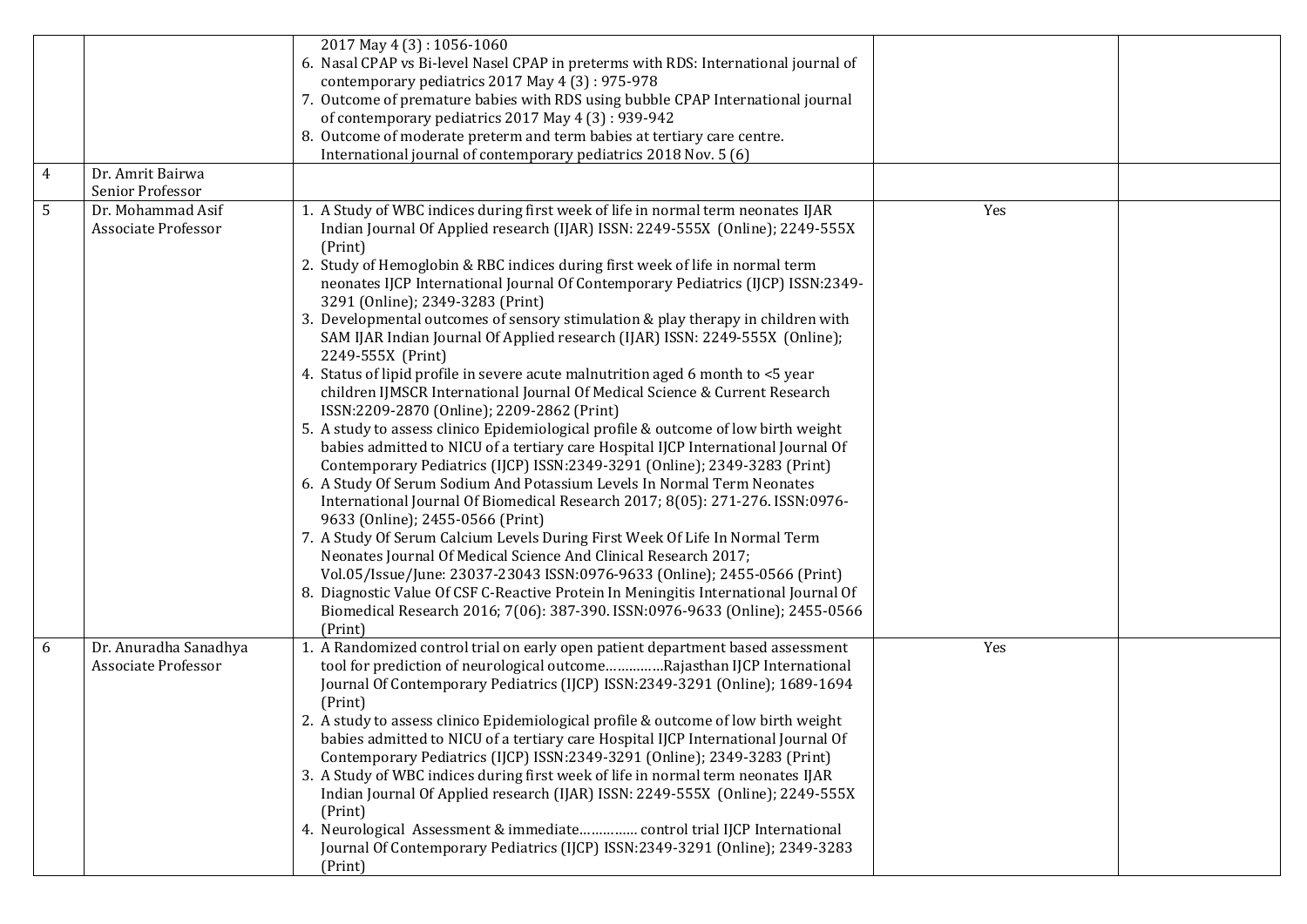|                |                                                 | 5. Correlation of liver Enzymes with serum ferretin levels in Beta Thalassemis<br>major. Indian Journal of Research in Medical Sciences Aug. 2016:4 (8)<br>6. Myocardial performance index in children with Beta Thalassemis major. Indian<br>Journal of Child health Aug. 2016<br>7. Lipid profile and its correlation with serum ferritin levels in children with Beta<br>Thalassemis major. Indian Journal of contemporary pediatrics March 2017 vol. 4<br>no. 2                                                                                                                                                                                                                                                                                                                                                                                                                                                                                                                                                                                                                                                                                                                                                                                                                                                                                                                                                                                                                                                                                                                                           |     |  |
|----------------|-------------------------------------------------|---------------------------------------------------------------------------------------------------------------------------------------------------------------------------------------------------------------------------------------------------------------------------------------------------------------------------------------------------------------------------------------------------------------------------------------------------------------------------------------------------------------------------------------------------------------------------------------------------------------------------------------------------------------------------------------------------------------------------------------------------------------------------------------------------------------------------------------------------------------------------------------------------------------------------------------------------------------------------------------------------------------------------------------------------------------------------------------------------------------------------------------------------------------------------------------------------------------------------------------------------------------------------------------------------------------------------------------------------------------------------------------------------------------------------------------------------------------------------------------------------------------------------------------------------------------------------------------------------------------|-----|--|
| $\overline{7}$ | Dr. Rajendar Chadnel<br>Associate Professor     | Prevalence of Asthma in Urban School Children in Jaipur. Rajasthan Indian<br>Pediatrics<br>2. Diagnostic Value of CSF-C Reactive Protein in Meningitis: A Prospective Study<br>International Journal of Biomedical Research<br>3. A Study of Serum Sodium and potassium levels in Normal Term Neonates<br>International Journal of Biomedical Research<br>4. Incidence of Dehydration Fever in Newborns at tertiary Care level in South<br>Rajasthan International Journal of Biomedical Research<br>5. Hypernatremic Dehydration in Term Neonates in Neonatal Period International<br>Journal of Scientific Research                                                                                                                                                                                                                                                                                                                                                                                                                                                                                                                                                                                                                                                                                                                                                                                                                                                                                                                                                                                         | Yes |  |
| 8              | Dr. Bhupesh Jain<br>Associate Professor         | 1. Clinical and Etiological Profile of Acute Febrile Encephalopathy in South<br>Rajasthan, India International Journal of Biomedical Research 2016; 7(3): 112-<br>114.<br>2. Reye's Syndrome often missed in patients of Acute Febrile Encephalopathy<br>European Journal of Pharmaceutical and Medical Research 2016,3(8), 418-420.<br>3. Hyponatremia in Cerebral Malaria and association with outcome International<br>Journal of Biomedical Research 2016; 7(4): 183-186.<br>4. Clinical profile of Neonates with Respiratory Distress International Journal of<br>Contemporary Pediatr. 2016 Aug;3(3):1009-1013<br>5. Cerebrospinal fluid study in children with Cerebral Malaria at a tertiary care<br>centre of South Rajasthan International Journal of Biomedical Research 2016;<br>7(7): 447-449.<br>6. Clinical And Etiological Profile of Children Aged 1 Month To 60 Months<br>7. Admitted with Microcephaly in Bal Chikitsalaya, Maharana Bhupal Goverment<br>Hospital, RNT Medical College, Udaipur (Rajasthan) IOSR Journal of Dental and<br>Medical Sciences 2016;15(10):115-121<br>8. A study of the clinical and etiological profile of patients presenting with<br>Congenital Heart Diseases International Journal of Biomedical Research 2018;<br>$09(01): 57-62.$<br>9. Experience of human milk banking from tertiary care centre of South Rajasthan<br>International Journal of Biomedical Research 2018; 09(01): 32-35<br>10. Maternal factors and feeding pattern in neonates admitted with Dehydration<br>International Journal of Contemporary Pediatric. 2018 Jul;5(4):1561-1566 | Yes |  |
| 9              | Dr. B. L. Meghwal<br><b>Associate Professor</b> | 1. Evaluation of immunization coverage status of Kota rural children (12-23<br>months) in Hadoti Area Pediatric Infectious Disease Volume 2, Issue 2, April-<br>September 2010, Pages 80-90<br>2. Cerebrospinal fluid study in children with cerebral malaria at a tertiary care<br>centre of South Rajasthan International Journal of Biomedical Research VOL 7 NO<br>$7(2016)$ : JUL                                                                                                                                                                                                                                                                                                                                                                                                                                                                                                                                                                                                                                                                                                                                                                                                                                                                                                                                                                                                                                                                                                                                                                                                                        | Yes |  |